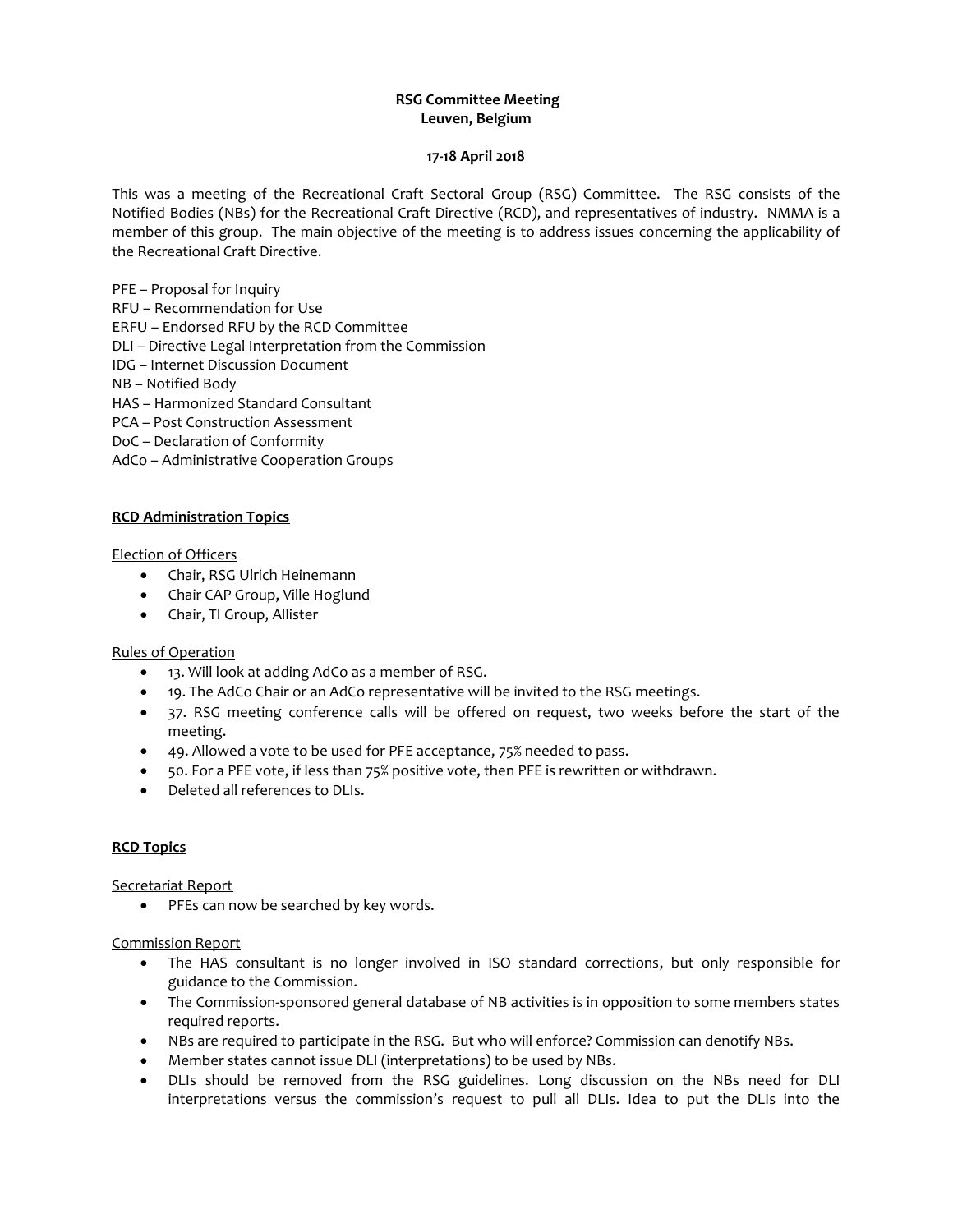application guide was rejected. Maybe AdCo will be involved in these DLIs? TBD. DLIs will not be published in the 2018 Guidelines.

- Application Guide will be sent to Commission in June and published soon after. RCD Group will review the Application Guide a year after publishing.
- ISO 8666 still floating around CEN.

### ADCO Report

- MIC codes should be listed in the NB report.
- DoC templates for engines and PWC were approved and are on the AdCo website. No translations available yet.
- Discussed when PCA should be used. Should follow article 19 of RCD.

### **RSG Conformity Assessment Procedures (CAP) Subgroup Topics**

# PFE's

The following PFEs will be placed in the 2018 Guidelines (as RFUs) and submitted to the RCD Committee.

- PFE 303 Declaring standards for components
- PFE 304 Electrically driven kayaks
- PFE 307 Enter the craft/enter the interior of the craft
- PFE 315 Electrical engines/propulsion engines?
- PFE 318 Hull length/hydrodynamic support
- PFE 264 Weight of liferaft/stowage point
- PFE 321 Fire detection devices

### ERFU's/RFU's

The following ERFUs have been endorsed by the RCD Committee for approval.

- ERFU 30 Fuel supply arrangements
- ERFU 93 Small gas cookers
- ERFU 117 Steering wheel families
- ERFU 130 Cookers and stoves
- ERFU 135 Ventilation openings
- ERFU 143 Builders Plate for dinghies
- ERFU 144 Fuel fill openings
- ERFU 148 Electrical fuel senders The following RFUs have been amended and will be resubmitted to the RCD Committee.
- RFU 122 Engine room insulation material
- RFU 141 RIB design category

### RFU's/ERFU's Withdrawn

- RFU 69 Exhaust emissions
- ERFU 25 Fire protection
- ERFU 80 Fuel fill marking
- DLI 19 Product built before 2013

### **RSG Technical (TI) Subgroup Topics**

PFEs

The following PFEs will be placed in the 2018 Guidelines (as RFUs) and submitted to the RCD Committee.

● PFE 300 – Fire detectors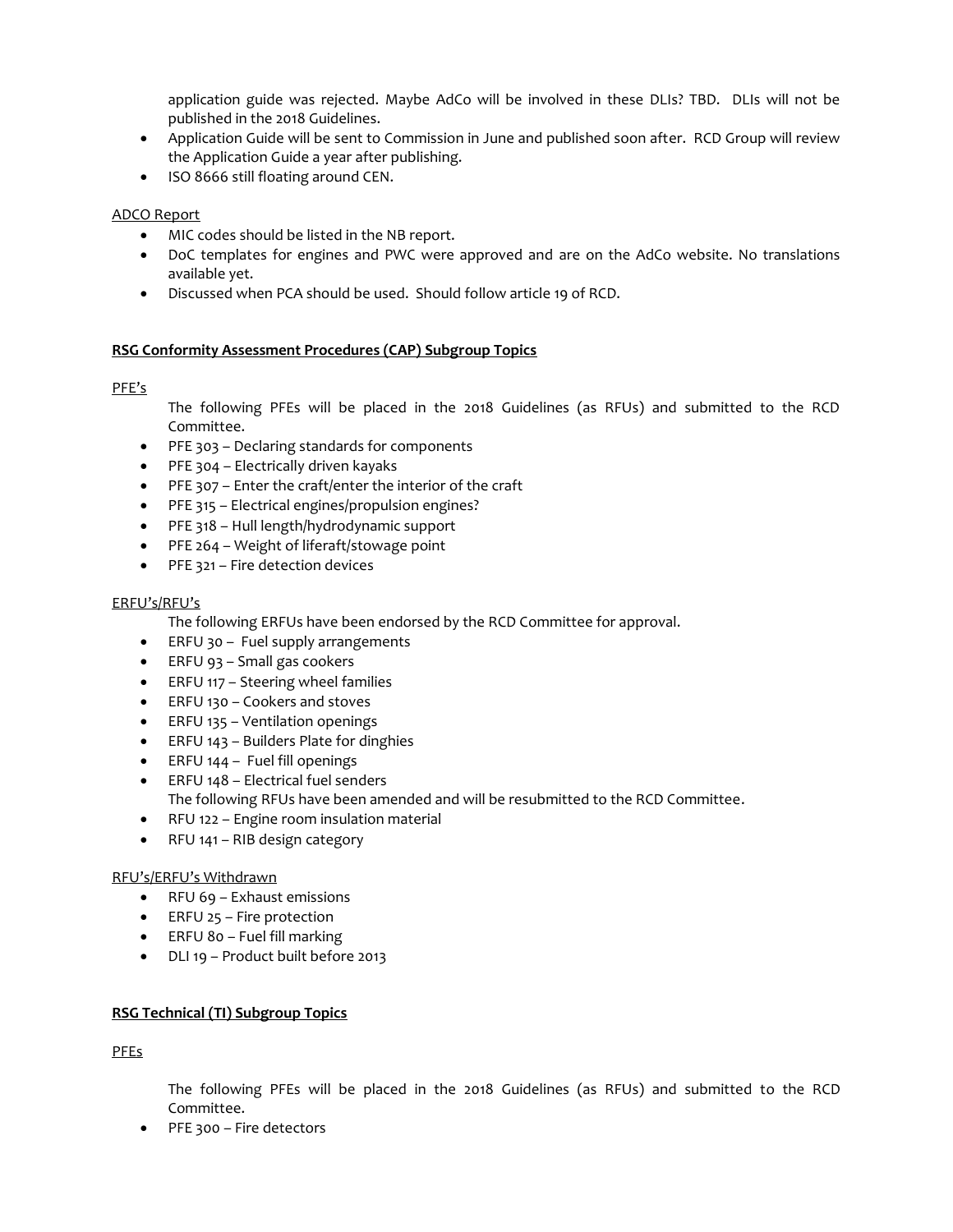- PFE 306 CO detectors
- PFE 309 RIB stability
- PFE 317 Testing of high speed RIBs

### ERFU's/RFU's

- The following ERFUs have been endorsed by the RCD Committee for approval.
- ERFU 22 Ear clamps
- ERFU 23 Petrol tank installation
- ERFU 50 Ignition protection of engines
- ERFU 55 Ignition protection of electrical devices
- ERFU 70 Viable means of escape
- ERFU 77 CE marking steering gear
- ERFU 92 Tank families
- ERFU 138 Category A righting curves
- ERFU 139 Defining fixed openings

# RFU's/ERFU's Withdrawn

- ERFU 102 Fuel valve sight gauge
- RFU 142 Portable fuel tank

# **RSG General Issues**

- Report of Standardization (HAS Consultant)
	- o Approved as the HAS consultant. Still to assess standards for compliance to the RCD. Annex ZA will be written by the WG and assessed by the HAS consultant. Consultant does not take part in drafting or reviewing the standards. Not yet decided whether to assess the standard at both the draft and final stages. Consultant assessment should now result in a standard being Compliant, Partially compliant with a Notice, or Non-Compliant.
	- $\circ$  Still appears to be against the scope of TC188 standards to be greater than 24m. Concern of standards becoming more complex to satisfy requirements of larger craft.
	- o Concern of revisions that result as wholesale changes of standards that may not be needed.
	- o Standards systematic reviews appear to be taking longer than needed.
	- $\circ$  The RCD is not considered in the review and standards go beyond the requirements of the RCD. Builders Plate standard noted as an example.
- ICOMIA Technical Report
	- o ICOMIA maintains a live standards improvements list for the TC188 WG standards reviews.
	- o TC 188 2018 Plenary held in Paris in June 2018.
	- o New TC 188, SC2 Chair, Pete Chisholm.
	- o All ISO standard should purge reference to national laws.
	- o ISO activities: boot in January, Plenary in June and METS in November.
	- o ISO 9094 fire protection has no transition period!
	- o ISO 12215, Part 5 will be going to FDIS soon.
	- o Steering standards undergoing a merger. An independent steering wheel standard will be created.
	- o Working on DoC templates.
	- o Working on the RCD 2022 amendment.
	- o Working on CO poisoning, electric flares, yacht recycling.
	- o Producing the quarterly Boat Digest.
- RSG Guidelines
	- o Eliminated unneeded relevant documentation in the RFUs.